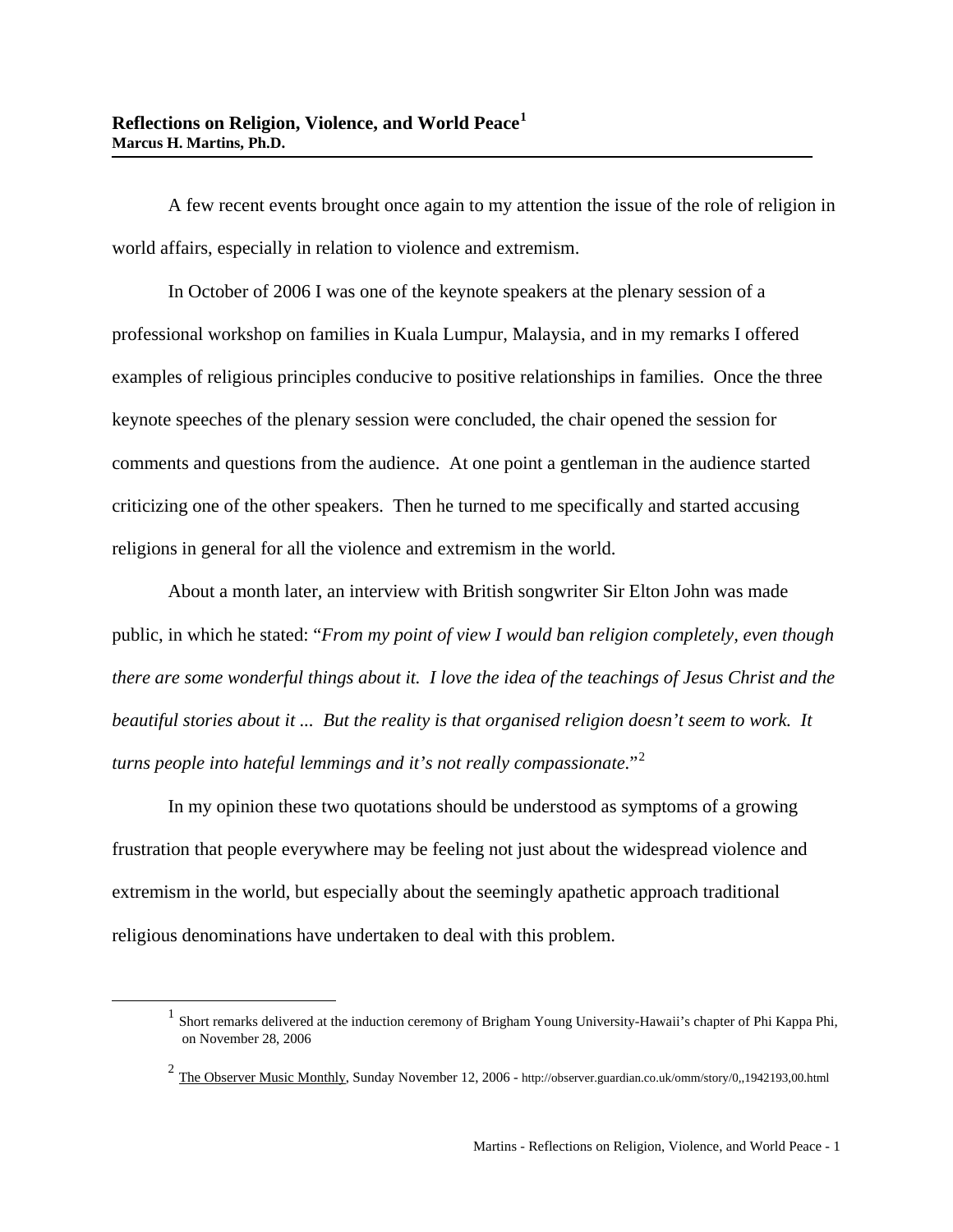Of course, I disagree with the idea that religion is responsible for the violence and extremism we see in the world today. Extremists of all sorts in the world have often "hijacked" religion, that is, used it as an excuse, to try to legitimate their violent agendas.

This has nothing to do with Islam per se. We should keep in mind that even within Christianity there have been extremist groups. For example, the campaign of terror in Northern Ireland that lasted from the 1960's until the late 1990's, with bombings and political assassinations was perpetrated by Christians—some Catholic, others Protestant. No reasonable person in those decades would have blamed either the Catholic or the Anglican churches for the IRA or other Irish paramilitary organizations' acts of violence.

In the United States of America there are white supremacist groups of all kinds who are in many cases practicing Protestants, and often they attempt to use the Bible to justify their racist views. No reasonable person would blame the Bible or Christian Protestantism as a whole because of such misconstruction of the Christian message.

## **Centuries-Old Issues**

Extremism may be conceived as the attempt of ethnic or political groups to advance their agendas through radical discourses or even violence. Groups may resort to these tactics after efforts to advance their agendas through non-violent methods have been repeatedly unfruitful. Such agendas may include attempts to restore social or political orders from previous centuries, or to avenge wrongs perpetrated in earlier times.

In the first case, we see attempts—especially in the Islamic world—to establish theocratic regimes, such as in the case of Iran. Latter-day Saints should not find it difficult to understand this concept. In my view, the Shiite Ayatollahs are trying to restore the kingdom of God based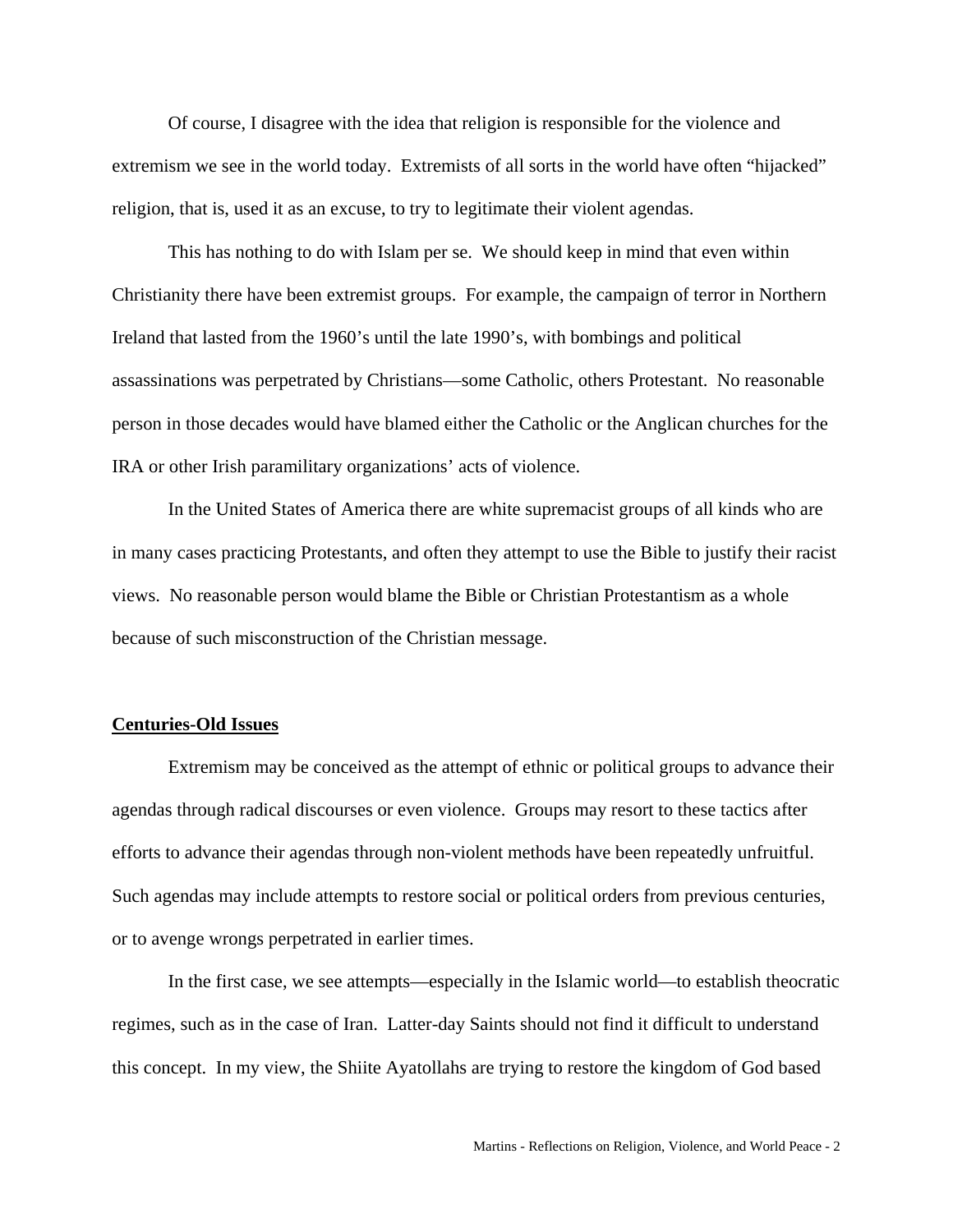on their interpretations and understanding of what the kingdom should be like. The problem, in my view, is that establishing such kingdom always required direct revelation through living prophets, not just adherence to prescriptions found in religious texts. Without direct and continuous present-day divine revelation, such efforts will likely produce tensions and eventually conflict with the "outside" world.

The other case—those groups attempting to avenge wrongs of old times—are pursuing an effort that will likely only produce frustration due to its impracticality. Let me illustrate that with a personal example.

I am a Brazilian citizen descending from African slaves (I don't know from which countries—maybe Ethiopia, or Angola, or Guinea) and Portuguese slaveholders. It is possible that my existence today may be the result of a Portuguese slaveholder's sexual abuse of one of my African grandmothers at some point in the last 200 or 300 years. Should I, in 2006, rant against that former colonial power and advocate war against Portugal for its sponsorship of slavery in centuries past? That would be stupid! Or, taking another example, Spanish conquistadors some 500 years ago were responsible for the pillage of great pre-Columbian civilizations in Mexico, Peru, and other nations in Central and South America. Would it be reasonable for any Latin American nation to declare war against Spain today in order to avenge those wrongs of centuries ago?

Yes, mistakes were made by colonial powers through the centuries, but there is not much one can do about them today. One cannot fight a medieval war in the 21st century. We cannot change the past, and hijacking religion to try to validate a violent agenda of vengeance in the present will not help correct anything, and this misuse of religion is plainly wrong.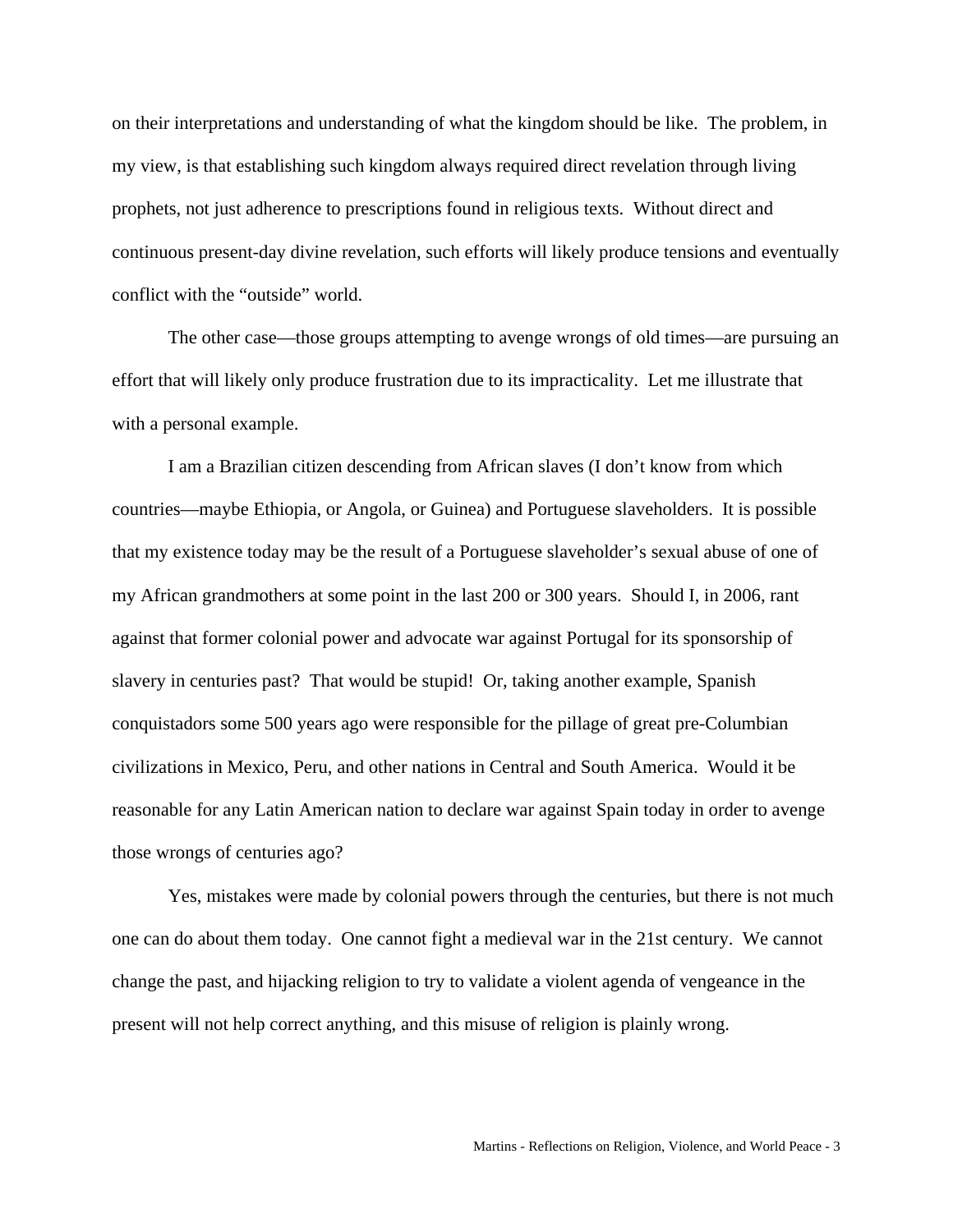## **New Enemy, New Approaches**

As we consider extremist groups that now resort to terror tactics to further their agendas, we find rampant hatred at the root of their actions. Therefore, we can say that the real enemy of peace in the early 21st century is the spread of ideologies founded on hatred.

This is no longer a matter of identifying terrorist organizations or extremist groups. It may very well be said that Al-Qaeda has evolved into more of a "shared concept" than simply a loosely-connected network of terrorists. The expression we hear on newscasts "an operative with links to Al-Qaeda" may be reinterpreted to mean someone who has adopted Al-Qaeda's rhetoric and/or its violent modus operandi without having any concrete connection with that organization. I suppose that people in a number of countries around the world cheer for Osama Bin Laden just because of his now almost legendary status—similar to how Fidel Castro is applauded in leftist circles in Latin America—as the proverbial underdog who stood up against the historical colonial powers and survived to laugh about it.

 Fighting a "shared concept" is not as simple as fighting another nation. There are no traditional armies and no traditional battles, because attacks will be perpetrated by "lone wolves" acting without any centralized command and no direction. Incidentally, I am tired of seeing in newscasts the same video footage of an alleged Al-Qaeda training camp in Afghanistan. I doubt those camps might still exist. And yet, like Timothy McVeigh in the United States, bombings and other deadly violent attacks can be perpetrated by people with little more than an internet connection, a credit card, and lot of hatred. The enemy of this new era is someone who can be virtually "invisible" among the multitudes of any major city in the world. No conventional army can be effective against this type of enemy.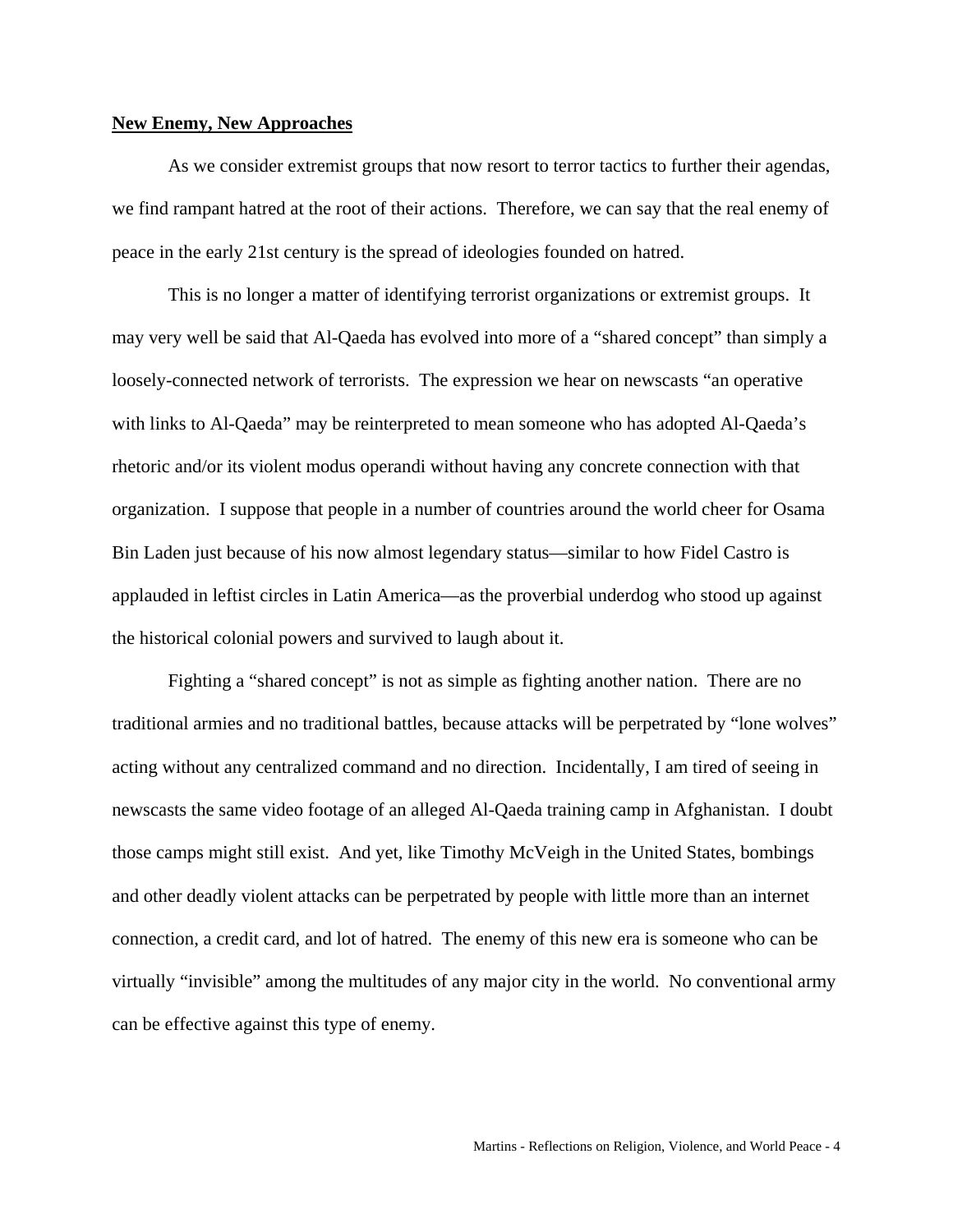The traditional approach has been to refuse negotiations with terrorists and to try to "root them out" using conventional armies with automatic weapons and "smart bombs." But bombing entire neighborhoods in the hopes of destroying these "lone wolves" is inefficient and problematic. A permanent escalation of bloodshed is the only likely outcome, since many innocents are killed in such traditional attacks. And then, the siblings of those killed will attempt to avenge those deaths, and when they themselves are killed, other relatives will take upon themselves the avenging duty, and so on. No traditional military operation can stop this escalation of hatred and violence. And the arbitrary killing of civilian populations in preemptive strikes is morally indefensible.

Unfortunately, the nature of the modern conflict—deadly attacks perpetrated by "lone wolves"—dictates that adherence to 20th century policies will leave no room for 21st century solutions.

A new approach would necessarily include more direct personal contact with peoples in regions of the world prone to such problems, more dialogue, more bridges of understanding, all leading to negotiated solutions that may bring a certain degree of general peace to the world. The only other alternative—a morally indefensible alternative, I should stress—would take us from retaliatory act to retaliatory act, in an ever increasing escalation of disproportional retaliatory acts until we would find ourselves destroying villages, cities, entire regions, and eventually entire nations—mindlessly committing unforgivable crimes against humanity in the name of national defense with the conscience of a 15-year-old playing a violent video game.

The conflict in Northern Ireland seems to have been resolved through a negotiated solution. In Western Asia (a.k.a. Middle East) Egypt and Jordan ceased decades-old hostilities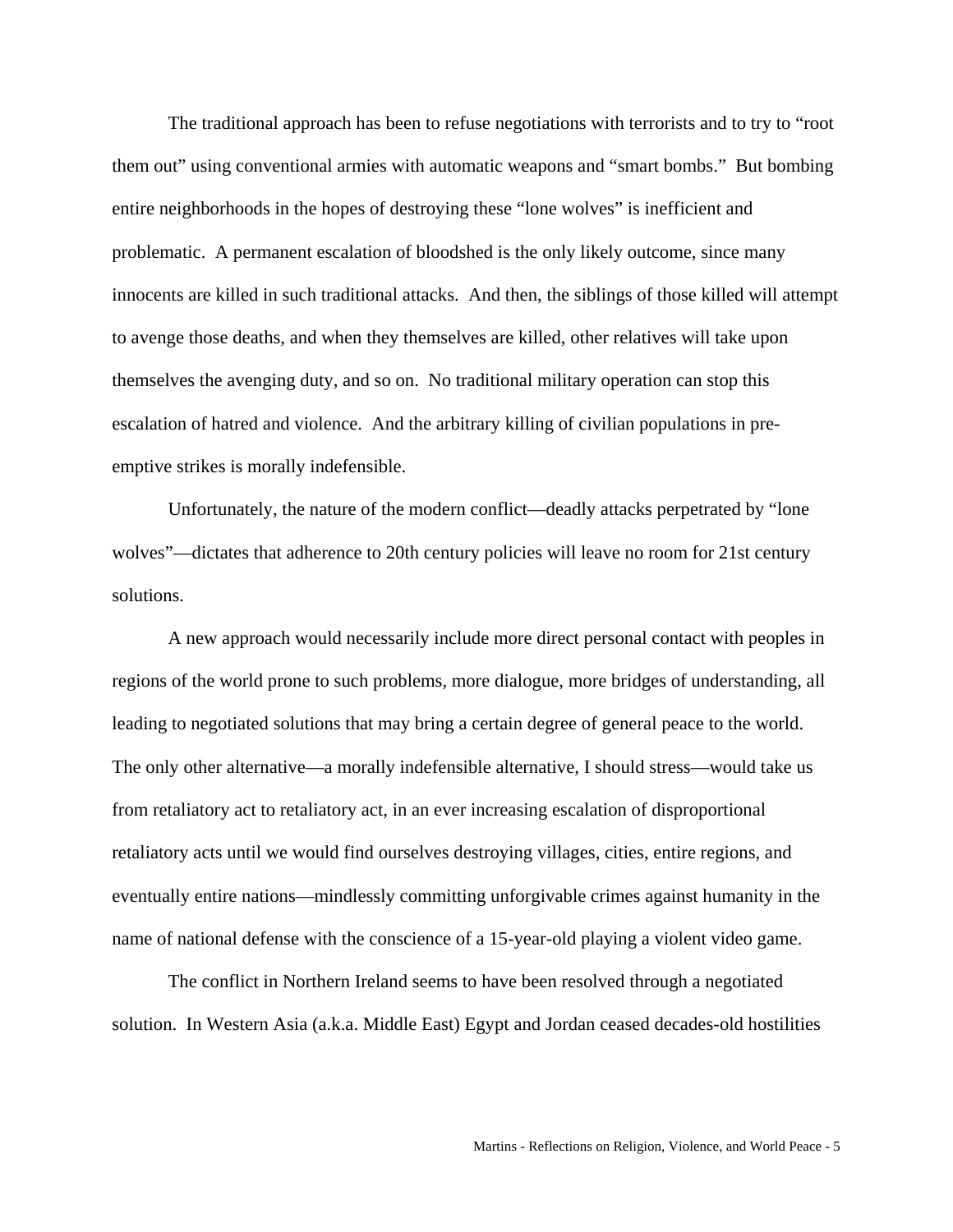against Israel by means of negotiated solutions. Likewise, I wonder whether negotiation may be the solution to many of the current predicaments.

## **The Role of Religion in the Peace Process**

For most of the recorded history of the world, technology did not allow most of the world population to travel more than a few miles from their birthplaces during their lifetime. Today, international travel has reached proportions unimaginable just half a century ago. With this ability to travel comes closer interaction among nations and cultures, with the consequent clash of cultures, beliefs, and worldviews. When most of the world population lived in isolation, exclusivist discourses could be the norm, since most "outsiders" would never hear them anyway. But now that interaction with nations and cultures is a daily affair in cyberspace, competing worldviews are readily available, and peaceful coexistence has become more difficult.

In my speech at BYU-Hawaii's 2005 Convocation, I discussed a few aspects of the role of religion in promoting peace. At that occasion I said: "… the world needs is a power more overwhelming than military prowess, more compelling than political rhetoric. A power strong enough to permanently suppress the seeds of violence and hatred that reside in the human heart." $3$ 

As a powerful force in shaping people's lives, religious organizations must unite their efforts in addressing world problems. Traditionally most denominations have looked "inward," that is, they seem to be primarily concerned with the welfare of their local congregations and not with the world at large—a "someone-else-will-take-care-of-that" approach to world predicaments. Therefore, while moderates take care of their respective flocks, who is minding

<span id="page-5-0"></span><sup>2</sup><br>3

Martins, Marcus H., "An Inevitable Paradox: Establishing a 'Peaceable Habitation' in a Violent World." Brigham Young University-Hawaii, Annual University Convocation, September 8, 2005.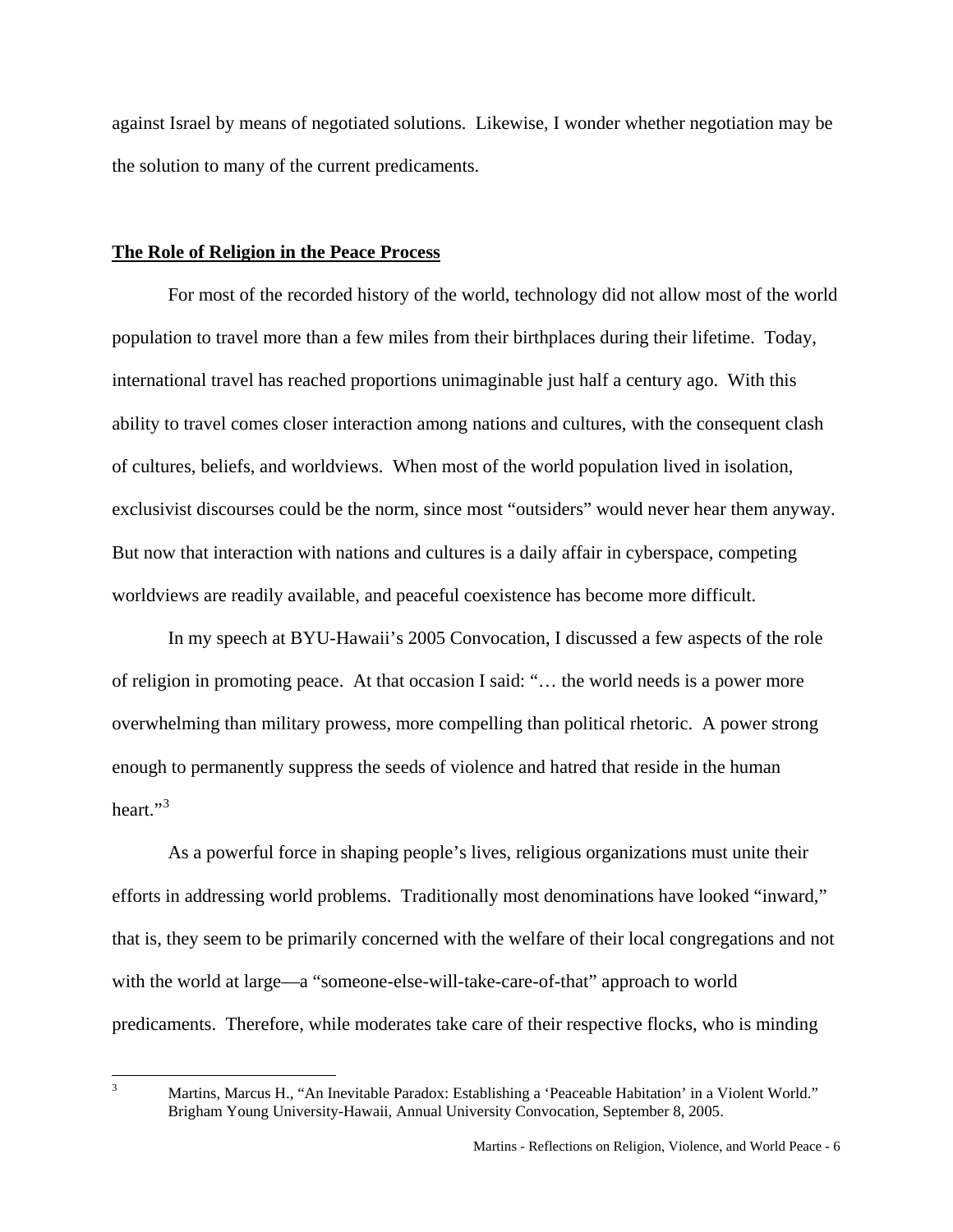the rest of the planet? In the absence of anyone else, the extremists seem to have taken charge of that.

So, I am arguing that Latter-day Saints must unite with other major religious communities—Muslims, Buddhists, Traditional Christians, Hindus, Sikhs, etc.—and together address issues that have truly global implications. That will require on the part of the LDS community worldwide an interesting exercise in balancing their faith in direct revelation and genuine divine authority with the need to dialogue with other philosophies which also claim historical divine sponsorship. It certainly can be done. It will require a more refined exercise of priesthood leadership. Consider these insights taught by the Prophet Joseph Smith:

"[We] are looked upon by God as though we were in eternity. God dwells in eternity, and does not view things as we do."<sup>[4](#page-6-0)</sup>

"[While] one portion of the human race is judging and condemning the other without mercy, the Great Parent of the universe looks upon the whole human family with a fatherly care and paternal regard ... We need not doubt the wisdom and intelligence of the Great Jehovah; He will award judgment or mercy to all nations according to their several deserts, their means of obtaining intelligence, the laws by which they are governed, the facilities afforded them of obtaining correct information, and His inscrutable designs in relation to the human family  $\ldots$ <sup>[5](#page-6-1)</sup>

 For me, these statements suggest a simple formula for engagement in civil dialogue with other religions, without compromising our beliefs. We must really see all others as true brothers and sisters, and regardless of their beliefs or even their opinions or feelings about us, work with them until peace is either achieved or its path made clear for other people to follow. True

<span id="page-6-0"></span> $\overline{4}$ <sup>4</sup> *Teachings of the Prophet Joseph Smith*, p.356 - April 7, 1844

<span id="page-6-1"></span>*TPJS*, p.218 - April 15, 1842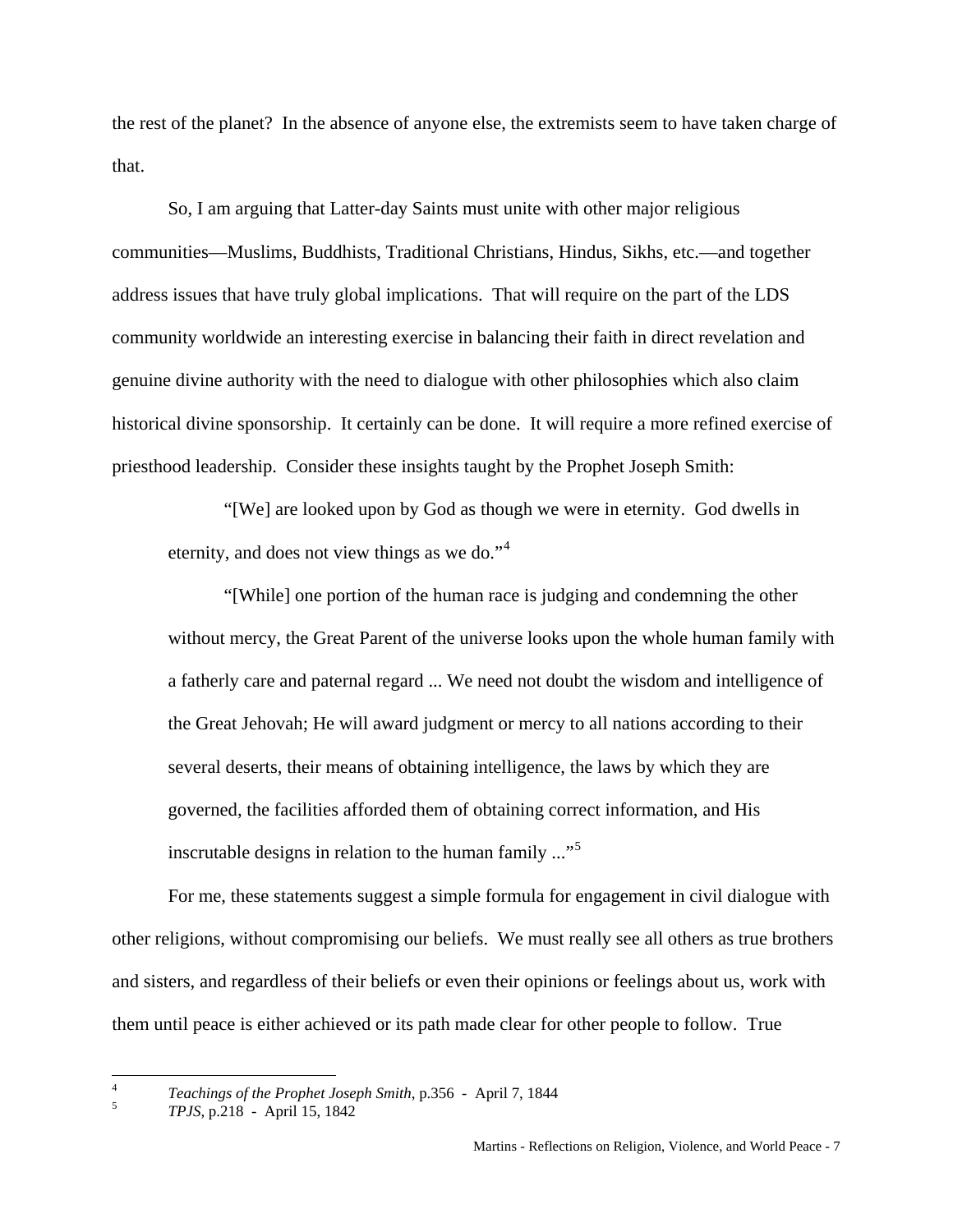national leaders like Mohandas Gandhi, Martin Luther King, Nelson Mandela, and others have exemplified that kind of refined leadership. Until the Savior Jesus Christ returns and establishes his millennial kingdom, that's how we must proceed as well.

But engaging in dialogue with other religions is not all there is to it. Once major religious groups have united in the effort of establishing peace, they will need to try to bring the terrorists themselves into the dialogue. In the Book of Mormon we find the response of the Lamanites converted to the gospel of Jesus Christ when they confronted a terrorist organization of their time—the Gadianton Robbers:

"And it came to pass that the Lamanites did hunt the band of robbers of Gadianton; and they did preach the word of God among the more wicked part of them, insomuch that this band of robbers was utterly destroyed from among the Lamanites."<sup>[6](#page-7-0)</sup>

 I have been asking myself these difficult questions: Would I be willing to talk face-toface with Osama Bin Laden and his associates? Would I be willing to boldly declare to them the testimony of Enoch concerning God's grief with the bloodshed in the world?<sup>[7](#page-7-1)</sup> The general expectation might be that these men would reject such testimony. But even harder questions for us would be: What if these men would accept the testimony and express a desire to make a covenant of peace with the rest of the world? Would I be willing to forgive them and enter into a covenant of peace?

Again, the words of the Prophet Joseph Smith:

"[We] have the revelation of Jesus, and the knowledge within us is sufficient ... to give universal peace to all mankind ... Other attempts to promote universal peace and happiness in the human family have proved abortive; every effort has failed; every plan

 $\overline{a}$ 

<span id="page-7-0"></span><sup>6</sup> The Book of Mormon, Helaman 6:37

<span id="page-7-1"></span><sup>7</sup> The Pearl of Great Price, Moses 7:28, 32-37